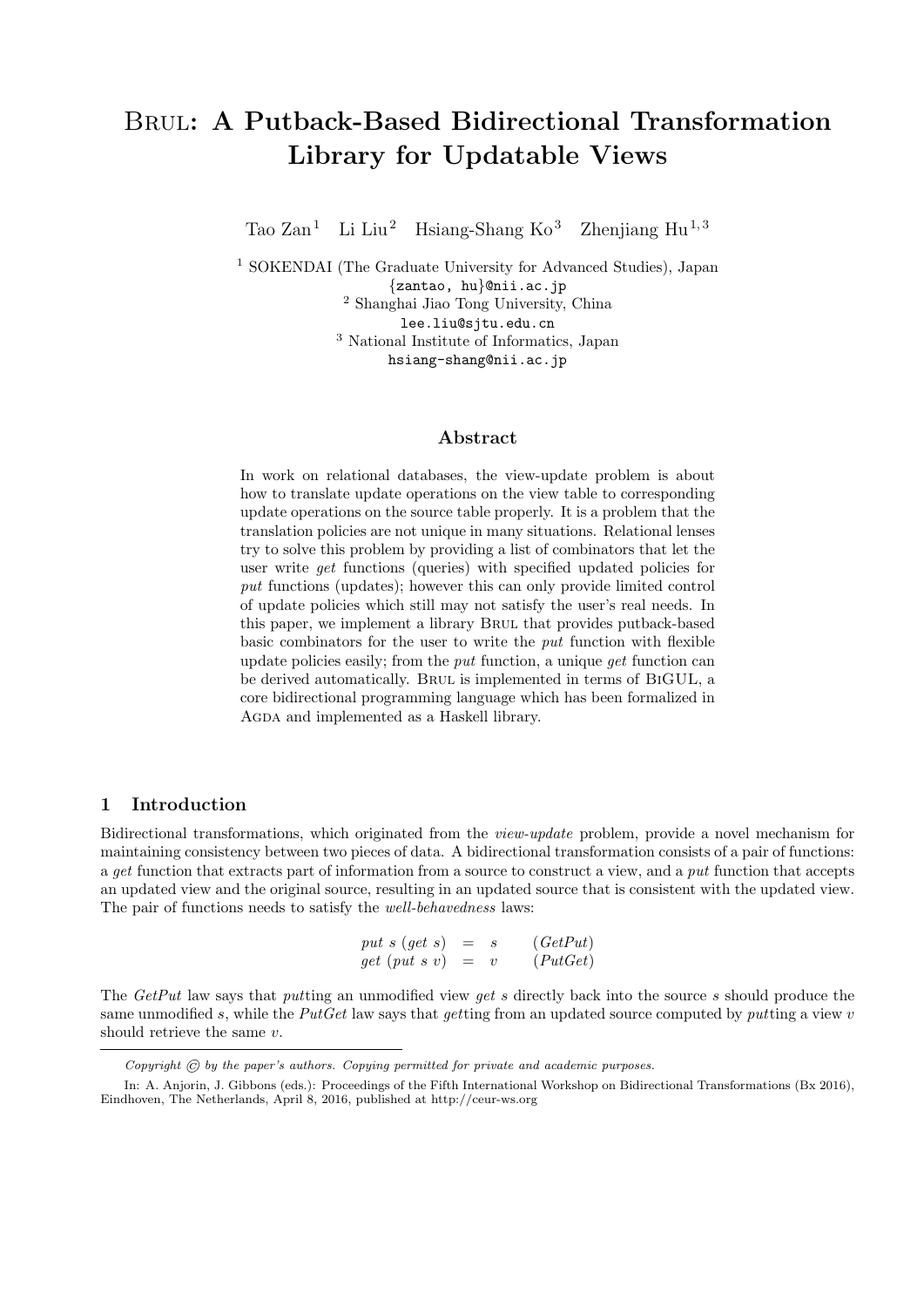| name         | email                                                | location                  | name         | email                          | location       |
|--------------|------------------------------------------------------|---------------------------|--------------|--------------------------------|----------------|
| Mary<br>Stan | John john@john.com<br>mary@mary.com<br>stan@stan.com | Tokvo<br>NewYork<br>Tokvo | John<br>Stan | john@john.com<br>stan@stan.com | Tokvo<br>Tokvo |

(a) Source table

(b) View table

| Figure 1: Updated view and source table |  |  |  |
|-----------------------------------------|--|--|--|
|                                         |  |  |  |

| name        | email         | location | name         | email                          | location       |
|-------------|---------------|----------|--------------|--------------------------------|----------------|
| Stan        | stan@mary.com | Tokvo    | Mary         | mary@mary.com                  | NewYork        |
| $\rm{Jeff}$ | jeff@jeff.com | Tokyo    | Stan<br>Jeff | stan@mary.com<br>ieff@jeff.com | Tokyo<br>Tokyo |
|             |               |          |              |                                |                |

(a) Updated view table

(b) Updated source table

Figure 2: Updated view and source table

Lenses [6] were proposed to facilitate construction of bidirectional transformations. A lens is a well-behaved pair of get and put functions, and one can provide combinators to compose smaller lenses into larger ones. While lenses can be executed either as get or put, they are usually designed so that the programmers can construct lenses as if they are writing unidirectional get programs. For relational databases, Bohannon et al. designed relational lenses [3], whose get functions are database queries and put functions reflect updates on query results back to databases. Specifically, they designed three basic lenses, called *selection, drop* and *join*. The get semantics for selection and join are the same as the ones in SQL, while the get semantics of drop removes one column from the source. Their put semantics are carefully formalized in order to satisfy the well-behavedness properties. The lenses can be composed in order to create larger programs. Relational lenses have a SQL-like syntax, which let the programmers simply write a bidirectional program as a SQL program. This get-based design (meaning that the lens programs look like get functions) reduces the burden of writing bidirectional programs, but the put behavior is not controlled by the programmers, and may not satisfy their real needs.

To explain the problem, let us look at an example: suppose that a company keeps a table of employee information shown in Figure 1a, in which each record gives a person's name, email address, and current location. We can write a program with relational lenses as follows :

select from s where location = "Tokyo" as v

It looks exactly the same as writing a SQL query that selects only those people located in Tokyo. Running the get direction of this program on the source table in Figure 1a yields the view table shown in Figure 1b. Now we do some modifications on the view table: We delete the person John because he moved to another city Kyoto, insert a new person Jeff, and update Stan's email address. After that, if we run the *put* direction of this program, the source table will be updated by deleting John, inserting Jeff, and updating Stan's email address with the one in the view, while Mary is left unchanged. The resulting table is shown in Figure 2b.

This backward behavior is acceptable in some cases, but it is not what we want here. What we want is updating John's location instead of deleting him, since he just moved to Kyoto and still belongs to the company. Relational lenses cannot describe this behavior as this is more about controlling update policies in the put direction. The *put* behavior provided by relational lenses is well-behaved, but the programmers are not given the freedom to customize that behavior.

In order to give the programmers more control over the *put* behavior, we provide a new library BRUL (bidirectional relational update library) that follows our previous work [18, 12] on putback-based bidirectional programming. Instead of letting the programmers write the forward get function and implicitly deriving a backward put which might not satisfy the programmers' real needs, we carefully define the library in a way that allows the programmers to specify the update policies flexibly as a put function, from which the necessarily unique forward transformation is derived. Our contributions can be summarized as follows:

- We design a library BRUL that provides basic *put* combinators that can 1) let the programmers directly describe the put behavior, and 2) give the programmers full control of the bidirectional behavior of their programs, since the put behavior uniquely determines the get behavior [5].
- Brul is implemented on top of BiGUL [12], which is a fully formalized putback-based language. The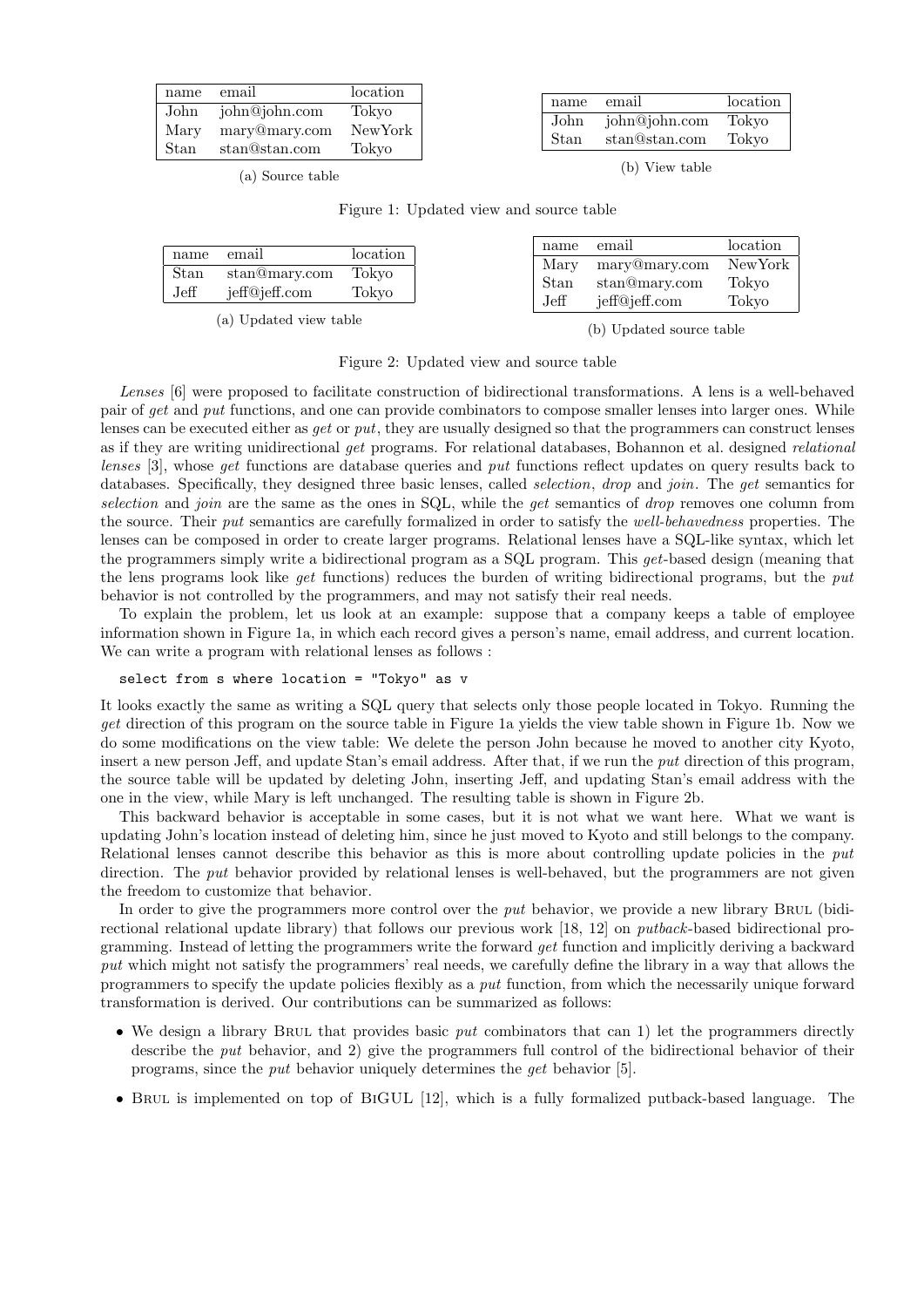```
data BiGUL :: * \rightarrow * \rightarrow * where
 Fail :: String -> BiGUL s v
  Skip :: BiGUL s ()
 Replace :: BiGUL s s
  Prod :: BiGUL s v \rightarrow BiGUL s' v' \rightarrow BiGUL (s, s') (v, v')
  RearrS :: Lambda s s' -> BiGUL s' v -> BiGUL s v
  RearrV :: Lambda v v' \rightarrow BiGUL s v' \rightarrow BiGUL s v
  Case :: [(s \rightarrow v \rightarrow Book, CaseBranch s v)] \rightarrow BidUL s vCompose :: BiGUL u v -> BiGUL s u -> BiGUL s v
data CaseBranch s v = Normal (BiGUL s v) (s -> Bool)
                        | Adaptive (s \rightarrow v \rightarrow s)
```
Figure 3: BiGUL language

well-behavedness of Brul can thus be easily proved. The source code of the implementation is available at the BRUL website  $<sup>1</sup>$ .</sup>

• We demonstrate BRUL's expressiveness by encoding in BRUL all the operations of relational lenses and giving examples of more flexible puts that cannot be described with relational lenses.

The rest of the paper is organized as follows: Section 2 briefly introduces the BiGUL language, Section 3 shows the design of the BRUL library, Section 4 explains the implementation of BRUL in detail, Section 5 gives two typical examples which are described in the relational lenses paper, Section 6 reviews the related work in both relational database and bidirectional transformation, and Section 7 gives a conclusion of our work.

## 2 Core language BiGUL

BRUL is a library built on the BIGUL language. In order to let the reader understand how BRUL is implemented, we will introduce the basic operators of BiGUL and also present a series of simple examples in this section.

BiGUL is a putback-based bidirectional core language that provides a set of basic combinators for describing the put functions of bidirectional transformations. The well-behavedness of BIGUL is fully verified in AGDA [13]; for use in practical applications, BiGUL is ported to Haskell as an embedded domain-specific language (shown in Figure 3), which we will use in this paper. A BiGUL program can be evaluated as either a put or a get. That is, there are two interpreters for BiGUL programs:

```
put :: BiGUL s v -> s -> v -> Either ErrorInfo s
get :: BiGUL s v -> s -> Either ErrorInfo v
```
The bidirectional transformations described by BiGUL programs are potentially partial, and hence the results of these two interpreters are wrapped in the Either monad — a value returned by put or get is either Left errMsg for some error message errMsg (of type ErrorInfo) or Right result for some successfully computed result. The well-behavedness laws are accordingly revised to

```
get b s = Right v \Rightarrow put b s v = Right s (GetPut)put b s v = Right s' \Rightarrow get b s' = Right v (PutGet)
```
These are the well-behavedness properties verified in AGDA.

Let us briefly explain the combinators in Figure 3. The three primitive operations are Fail, Skip, and Replace: Fail always fails to compute (i.e., returns a Left-value) when interpreted as either put or get. The put behavior of Skip returns the unchanged original source, while its get interpretation returns an empty view — note that the view type specified for Skip is (). Replace works on sources and views of the same type; its put interpretation replaces the whole source with the view, while its get interpretation returns the whole source. The *put* behavior of the Prod combinator uses two BIGUL sub-programs to update a source pair by a view pair in parallel, while its get interpretation extracts a view pair from a source pair again by using the two sub-programs. RearrS updates a source s using view  $v$  by first computing a (usually) smaller source  $s'$ 

<sup>1</sup>http://www.prg.nii.ac.jp/project/brul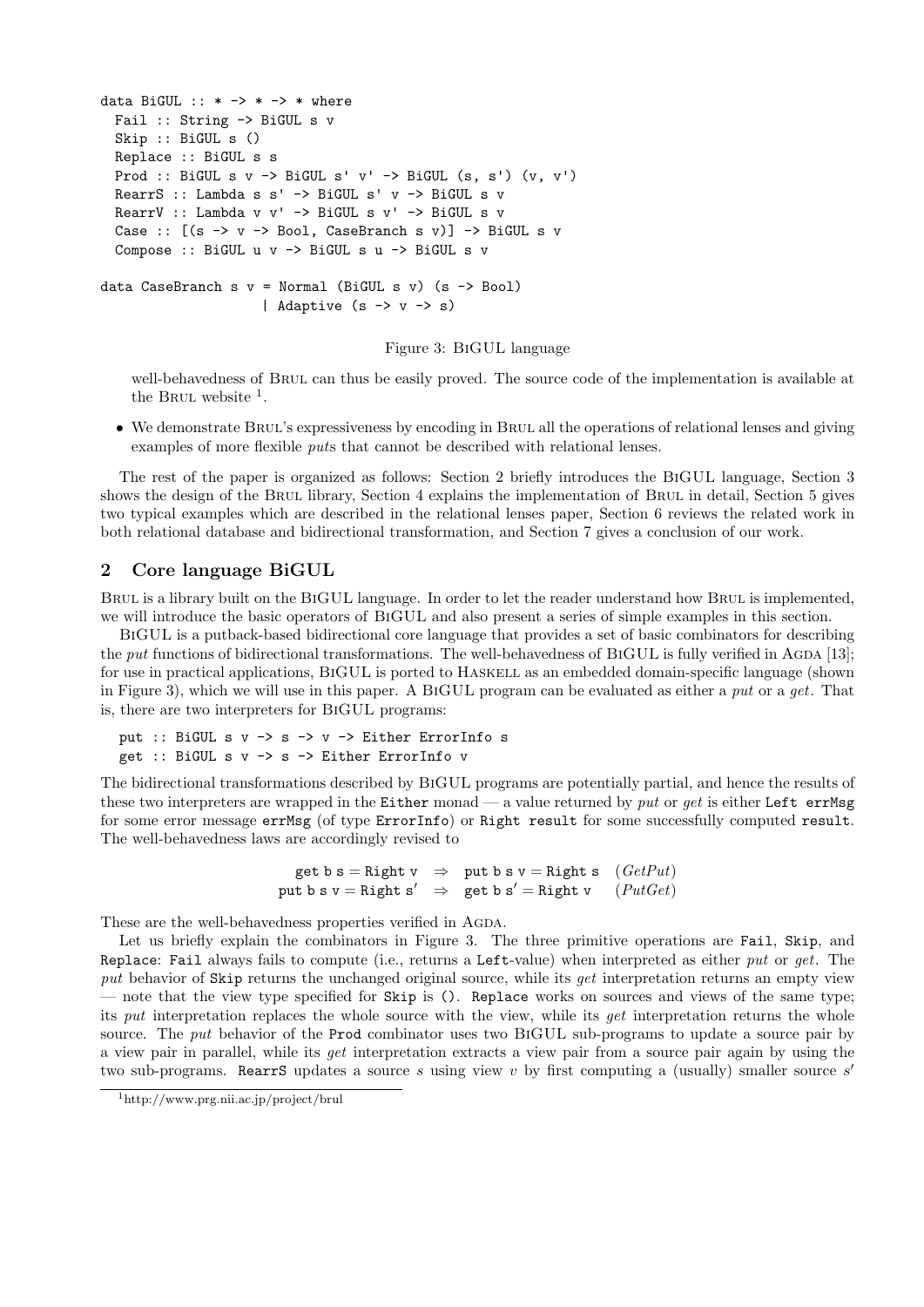with a simple  $\lambda$ -expression (given as the first argument of RearrS), then using a BIGUL sub-program to update the source s' with v, and finally putting s' back into s by "inverting" the  $\lambda$ -expression; its get semantics again computes a smaller source from which the resulting view is extracted. RearrV is dual to RearrS, acting on the view instead of the source. Case does case analysis on both the source and the view, and performs either a normal BiGUL operation to update the source using the view or an adaptive operation to change the source to a new one. Since it is quite complicated, we will use an example to explain this in detail below. Compose concatenates BiGUL programs sequentially.

In the following, we will use BiGUL to write several programs to give the reader a better understanding of how BIGUL works. Suppose that we have a source  $(1, "Tokyo")$  and a view "Tokyo" which is the second component of the source. If we modify the view into "NewYork", then the source and view become inconsistent. We can write a simple BIGUL program *bigul1* to update the source with the view:

bigul1 :: BiGUL (a,b) b bigul1 = RearrV (Lambda RVar (EProd (EConst ()) (EDir (DRight DVar)))) (Prod Skip Replace)

Note that the first argument of RearrV is a deeply (syntactically) represented  $\lambda$ -expression  $\forall v \rightarrow (()$ , v). We do not actually need to present the definition of Lambda, since in the rest of this paper we will use a more readable surface syntax (implemented with Template Haskell [19]):

```
bigul1' :: BiGUL (a,b) b
bigul1' = RearrV [|\v v \rightarrow ((), v)|] (Prod Skip Replace)
```
bigul1' is expanded into bigul1 at compile-time. It first rearranges a view v to  $((), v)$  (as specified by the Template Haskell code  $[|\v v \rightarrow (\v c), v\rangle]$ . Then, the first element of the source pair is skipped, and the second element of the source pair is replaced by  $v$  which is the second element of the rearranged view pair. If we execute the put direction of the program with the above source pair and modified view, the source will be updated to (1, "NewYork"), and if we execute the get direction of the program on this updated source, it will output "NewYork".

The Case operator is heavily used in the implementation of BRUL. The most distinctive feature of Case is source adaptation, which is useful when the source is not in a suitable shape to be updated with the view, and needs to be modified through an adaptation function to a new source to make it updatable. After adapting to a new source, the whole Case statement is run again on the new source and the view. To ensure termination, this second run should not match with any adaptive cases again.

Let us use another example to show how to use the Case operator, in particular the source adaptation mechanism. Suppose that the source s is a list and we want to put a value v into the i-th place in the source list. We can write a bidirectional program in BiGUL as follows:

```
embedAt :: Int -> BiGUL [a] a
embedAt i = Case[(\s - \rightarrow i == 0 \& not (null s), Normal (RearrS [)(x:xs) \rightarrow (x, xs))](RearrV [|\v v \rightarrow (v, ())|] (Prod Replace Skip)))),
  (\s - > i > = 0 & null s, Adaptive (\_ - > [-1])),
  (\_ _ -> i > 0, Normal (RearrS [|\(x:xs) -> (x, xs)|] (Prod Skip (embedAt (i-1)))))
 ]
```
We can call put (embedAt i) s v to achieve our goal of embedding, and get (embedAt i) s to retrieve the value from source. The implementation of  $embedAt$  is easy to understand: when i is greater than zero and source is not null (the last branch), it leaves the first element of source unchanged and calls the embedAt function recursively with  $i - 1$ ; when i is greater than zero and source is null (the middle branch), the source is adapted to a non-empty list by changing it to a one-element list with a default value −1; when i is zero and the source is not null (the first branch), then the first element of the source will be replaced with the view value, and the rest of the list will be skipped.

## 3 Brul library

Unlike relational lenses [3] where a fixed putback semantics (update policy) is preset to the forward query with three relational operators (select, projection, join), we propose a new library BRUL, where two *putback*-based combinators (operators) are designed to specify update policies, from which forward queries can be automatically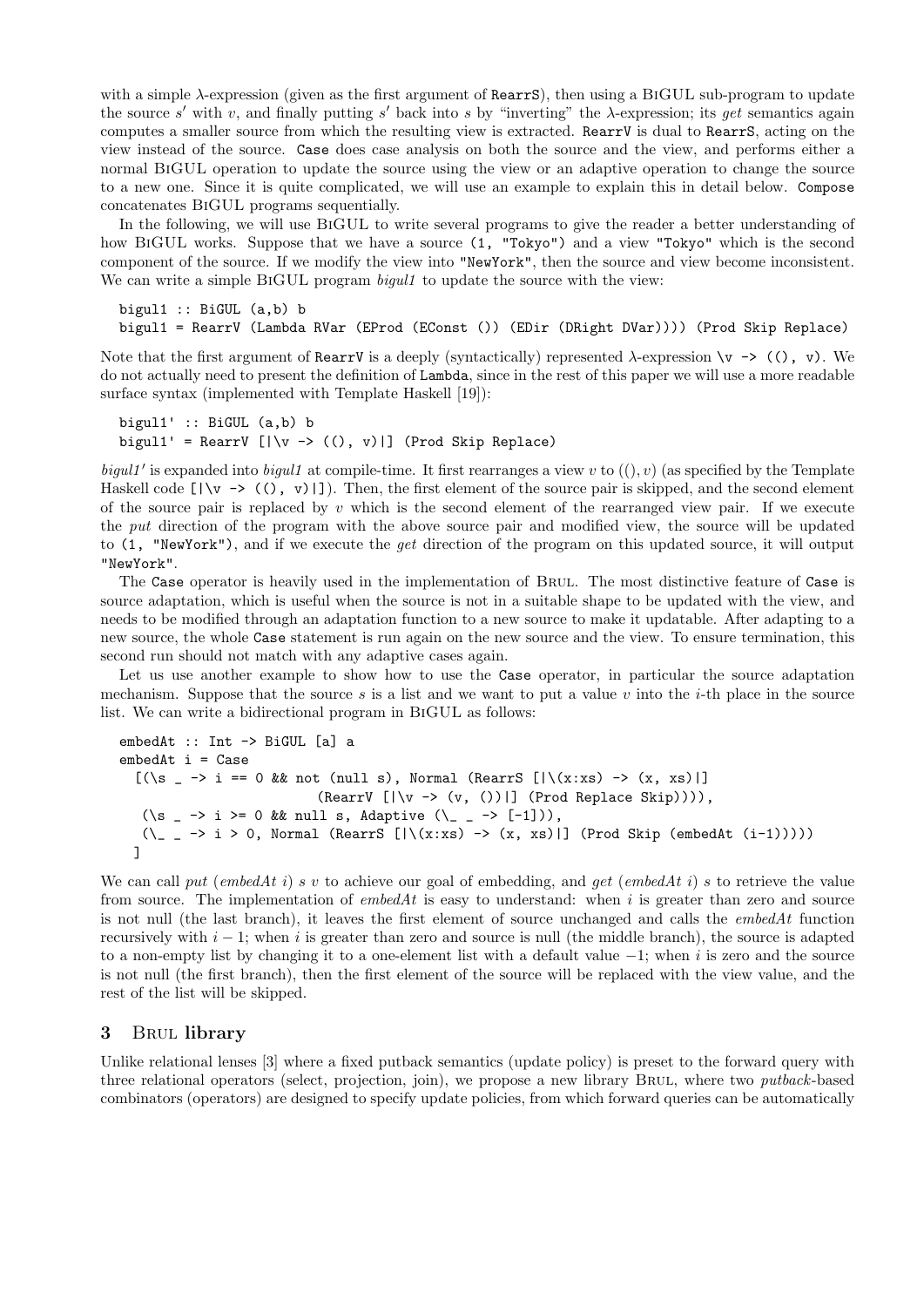derived. Two distinguished features of Brul are (1) it is powerful to be used to specify various update policies (put), and (2) update policies written in Brul are guaranteed to be well-behaved as a consequence of the formalization of BiGUL.

In the following, we will explain the BRUL library functions in detail. The basic library functions are:  $1)$  align, which is used to update a source list with a view list by aligning part of source elements filtered by a predicate with view elements according to a matching criteria between source element and view element; 2) unjoin, which is used to decompose a join view to update two sources. The first argument defines the update policy for deletion on the two sources when there is deletion on the view, and the remaining three arguments specify the common attributes for the two sources and the view. Note that lists are used to represent tables in this paper.

#### 3.1 Align

The function align:

```
align :: (s \rightarrow Bool) \rightarrow (s \rightarrow v \rightarrow Bool) \rightarrow\Rightarrow BiGUL s v {* Case 1: matched *}
           \rightarrow (v \rightarrow s) {* Case 2: missing source element *}
           -> (s -> Maybe s) {* Case 3: missing view element *}
           -> Brul [s] [v]
```
describes an update on a source which is a list of records with type s using a view which a list of records with type v. It starts by using the first argument (a source filter function (s -> Bool)) to extract the satisfied source records, and then uses the second argument (a matching function  $(s \rightarrow v \rightarrow Bool)$ ) to match these source elements with the view elements. The matching result has three cases, and each case uses different update operation: when source and view elements are matched, the third argument (a BIGUL program (BiGUL s v)) is used to update the source element by the view element; when a view element has no corresponding matching source element, the fourth argument (a user-defined function  $(v \rightarrow s)$ ) is used to create a source element from this view element; when a source element has no corresponding matching view element, the fifth argument (a user-defined *conceal* function  $(s \rightarrow \text{Map } s)$  is used to conceal the element (from the view) by either deleting this source element or modifying it so that it does not satisfy the filter condition. Note that the type of Brul s v is similar with  $BiGUL \succeq v$  except that it can call a function to correct the source of type s if it is inconsistent (say, not satisfying necessary functional dependencies if the source is a table).

To see an example, consider the updating strategy given by relational lenses in the introduction. Using align, we can specify it as

```
uEmployee :: Brul [Record] [Record]
uEmployee = align (\r - > (r!)2) == RString "Tokyo") (\s v - > (s!)0 == v!!0))
                Replace
                id
                 (\_ -> Nothing)
```
Tables are represented as a list of records of type Record, which is defined in Section 4. The Brul program uEmployee — whose source and view types are specified as [Record] — matches by name the source records whose location is Tokyo with the view records. If they are matched, the source record is replaced by the view record; for unmatched view record, create a new source record using id function since source and view records are the same; for unmatched source record, it will be deleted in the source.

The update policy that cannot be dealt with by relational lenses in the introduction can now be easily obtained by changing the definition of the last function for uEmployee:

```
uEmployee' :: Brul [Record] [Record]
uEmployee' = align (\r -> (r!!2) == RString "Tokyo") (\s v -> (s!!0 == v!!0))
                Replace
                id
                (\[name, email, location] -> [name, email, RString "Kyoto"])
```
In the last line, an unmatched source record is modified by changing the location to Kyoto.

Returning to the example in the introduction, if we wish to adopt the update strategy of deleting John in the source, we may use uEmployee; if we wish to adopt the strategy of moving John to Kyoto, we may use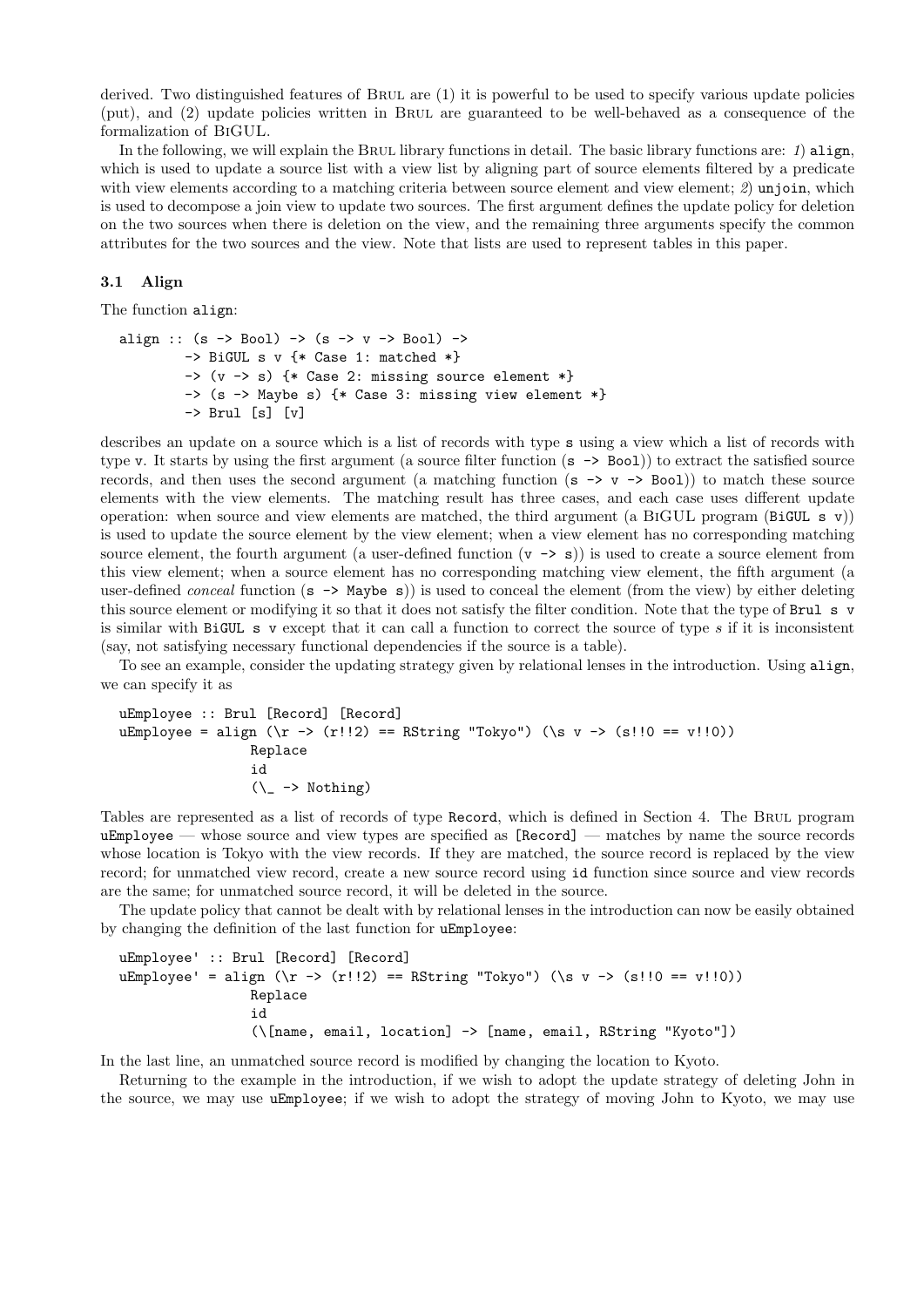| А                  | В  | C<br>B                   |                         |  |
|--------------------|----|--------------------------|-------------------------|--|
| a1                 | b1 | c1<br>b1                 |                         |  |
| a2                 | b2 | b3<br>c3                 | B<br>С<br>A             |  |
| a3                 | b3 | b4<br>c4                 | b1<br>c1<br>a1          |  |
| a5                 | b5 | b5<br>$_{\rm c5}$        | b5<br>a5<br>$_{\rm c5}$ |  |
| (a) Source table I |    | (b) Source table II      | (c) Updated view table  |  |
|                    |    | Figure 4: Join example I |                         |  |
|                    |    |                          | B<br>С<br>A             |  |
|                    |    |                          | b1<br>c1<br>a1          |  |
| А                  | В  | С<br>B                   | b1<br>a1<br>c2          |  |
| a1                 | b1 | b1<br>c1                 | b1<br>a2<br>c1          |  |
| a2                 | b1 | $_{\rm b1}$<br>c2        | b1<br>a2<br>c2          |  |
| (a) Source table I |    | (b) Source table II      | View table<br>(c)       |  |

Figure 5: Join example II

uEmployee'. It is worth noting that these two BRUL programs have the same get behavior as one written in relational lenses.

#### 3.2 Unjoin

The type signature of function align is:

## unjoin :: DeleteFlag -> (s1 -> a) -> (s2 -> a) -> (v -> a) -> Brul ([s1], [s2]) [v]

The library function unjoin delStrategy extracts1 extracts2 extracty specifies how to update two source tables using a view table, the join result of the two source tables, when the view table is modified, based on a deletion policy delStrategy and three functions extracts1, extracts2, extractv for extracting the common parts from these three tables. The deletion policy is used to describe the deletion strategy on the source tables when some records are deleted on the view table. We offer three kinds of deletion policies when deletions on both source tables are allowed: deleting records only on the left source table (DeleteLeft), deleting records only on the right source table (DeleteRight), and deleting records on both tables (DeleteBoth). The remaining three arguments are functions with the same output type, since the result is the common part of the three tables.

As an example, consider the two source tables shown in Figure 4a and Figure 4b, each with four records. Consider the view table in Figure 4c, the join of these two source tables by attribute B, being updated by deleting record  $(a3, b3, c3)$ . We can write a simple program in BRUL to update the source tables as follows:

```
uss1 = unjoin DeleteLeft fs1 fs2 fv
  where fs1 = \{[a,b] \rightarrow [b]\}fs2 = \{b, c\} > [b]f_v = \{[a,b,c] \rightarrow [b]\}
```
Here, we use the deletion policy DeleteLeft. Function fs1 extracts the value of attribute B from a record in source table I, and fs2 and fv extract the same attribute value from source table I and view table respectively. With uss1, deletion of record (a3, b3, c3) from the view will lead to deletion of record (a3, b3) from source table I, while source table II remains unchanged. If we choose DeleteBoth as the update policy as in the following uss2:

uss2 = unjoin DeleteBoth fs1 fs2 fv

the same deletion from the view will lead to deletion of record  $(a3, b3)$  from source table I and that of  $(b3, c3)$ from source table II.

Notice that unjoin is more general and powerful than the join lenses (i.e.  $join\_dl$ ,  $join\_dr$  etc.) in relational lenses, where the join lenses have the restriction that the join attribute should be the key of the right table. We do not have this restriction, allowing arbitrary join attribute. This, however, introduces challenges in implementation, which will be given in Section 4.3. To see this, let us consider the tables in Figure 5. Each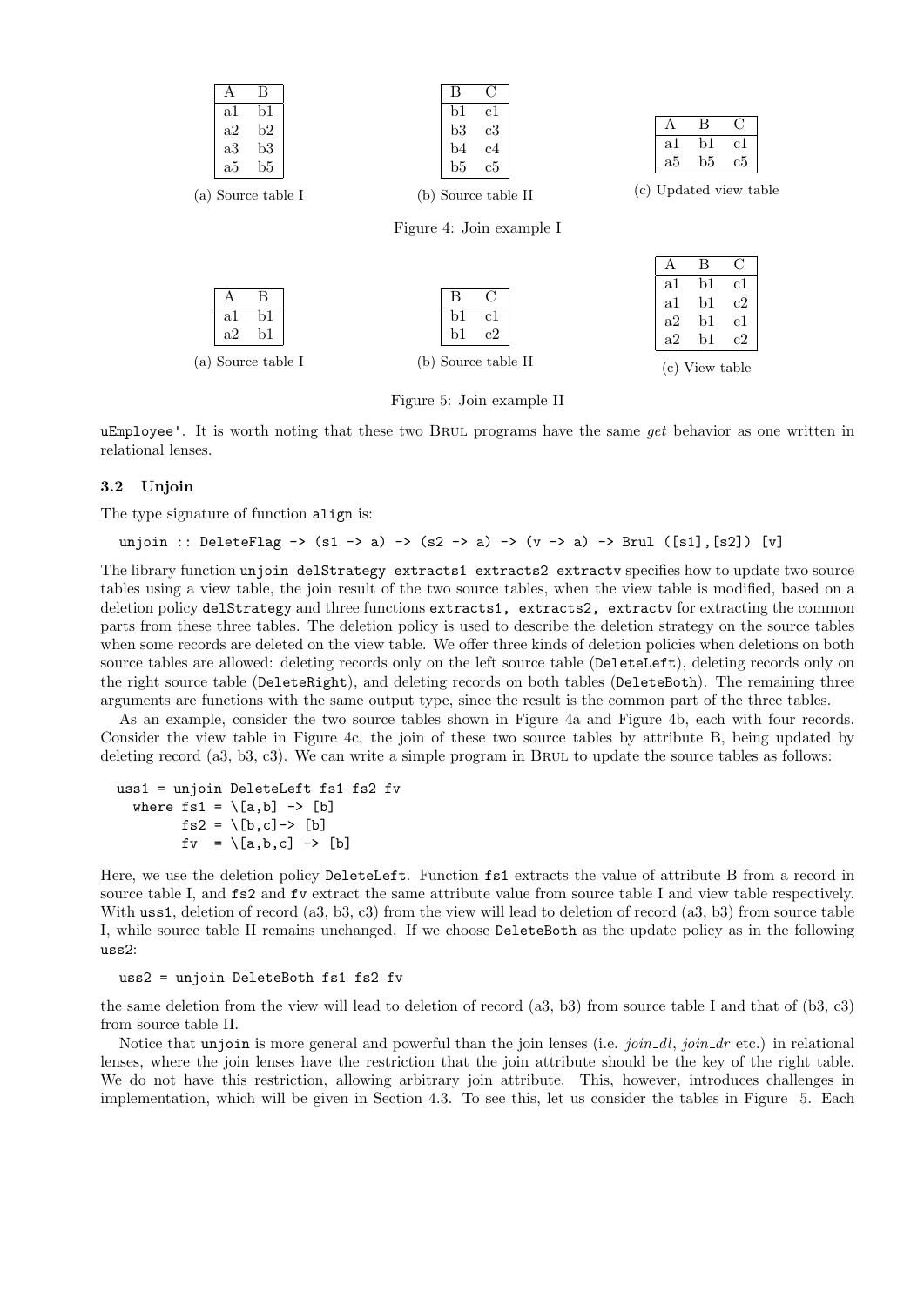of the two source tables has two records, and joining these two table by attribute B (which is not the key of source table II) yields a view table with four records as shown in Figure 5c. It is important to see that arbitrary updates on view are not necessarily valid if B is not the key of source table II. For example, if we delete (a1, b1, c1) from the view table, there is no correct way of updating the two source tables. If we would delete (a1, b1) from source table I, then joining the updated source table I with source table II would remove another record (a1, b1, c2) from the view table; if we would delete (b1, c1) from source table II, record (a2, b1, c1) would be removed from the view. But if we give a valid update on the view, say deleting (a1, b1, c1) and (a1, b1, c2) from the view table, there is one possible update strategy that is to delete record (a1, b1) from source table I. The good news is that programs written in BRUL (both uss1 and uss2) can correctly identify the invalid cases to report dynamic errors while allowing valid view updates.

## 4 Brul implementation over BiGUL

In this section, we show how BRUL is implemented using BIGUL to enjoy the well-behavedness of BIGUL. The align function is implemented basically in Case; The unjoin function is composed by three sub BIGUL programs. Some details are tedious and complex, so we just illustrate them simply.

#### 4.1 Relational database representation

Before explaining the implementation of two libary functions on a relational database (i.e. table), we briefly explain how tables are represented in our context. A table is a list of records ([Record]), and each record is a list of attribute elements of type RType:

```
type Record = [RType]
data RType = RInt Int
           | RString String
           | RFloat Float
           | RDouble Double
```
For example, the source table in Figure 1a is represented as follows.

```
[[RString "John", RString "john@john.com", RString "Tokyo"],
[RString "Mary", RString "mary@mary.com", RString "NewYork"],
[RString "Stan", RString "stan@stan.com", RString "Tokyo"]]
```
A table may have functional dependencies. In the above example, the second attribute (email) may depend on the first (name). We use FDMap to store such functional dependencies of a table:

type FDMap = Map Int [Int]

which maps from one attribute to a list of attributes that depend on it. Here each attribute is represented by the index in the record list. More than one attribute may depend on the same attribute, and one attribute may depend on more than one attribute. For simplicity, in our example, we do not consider the case where one attribute depends on more than one attribute.

## 4.2 Align

The align function is implemented using the Case operator in BiGUL. As discussed in Section 2, Case provides a flexible way to do case analysis on both the source and the view, and perform either a normal BiGUL operation to update the source using the view or an adaptive operation to change the source to a new one. Six cases should be considered for implementing

```
align p m b c d
```
using a Case, where p is a predicate for the filter function, m is a matching function, b is a BIGUL program to do updating when the source and the view are matched, c is a source create function, d is a conceal function. We use fd to represent the function for updating the source record according to the functional dependency, which can be automatically generated from the functional dependencies on the database. In the following, we give an intuitive explanation for each case analysis in this Case; the detailed implementation is available in the BRUL website.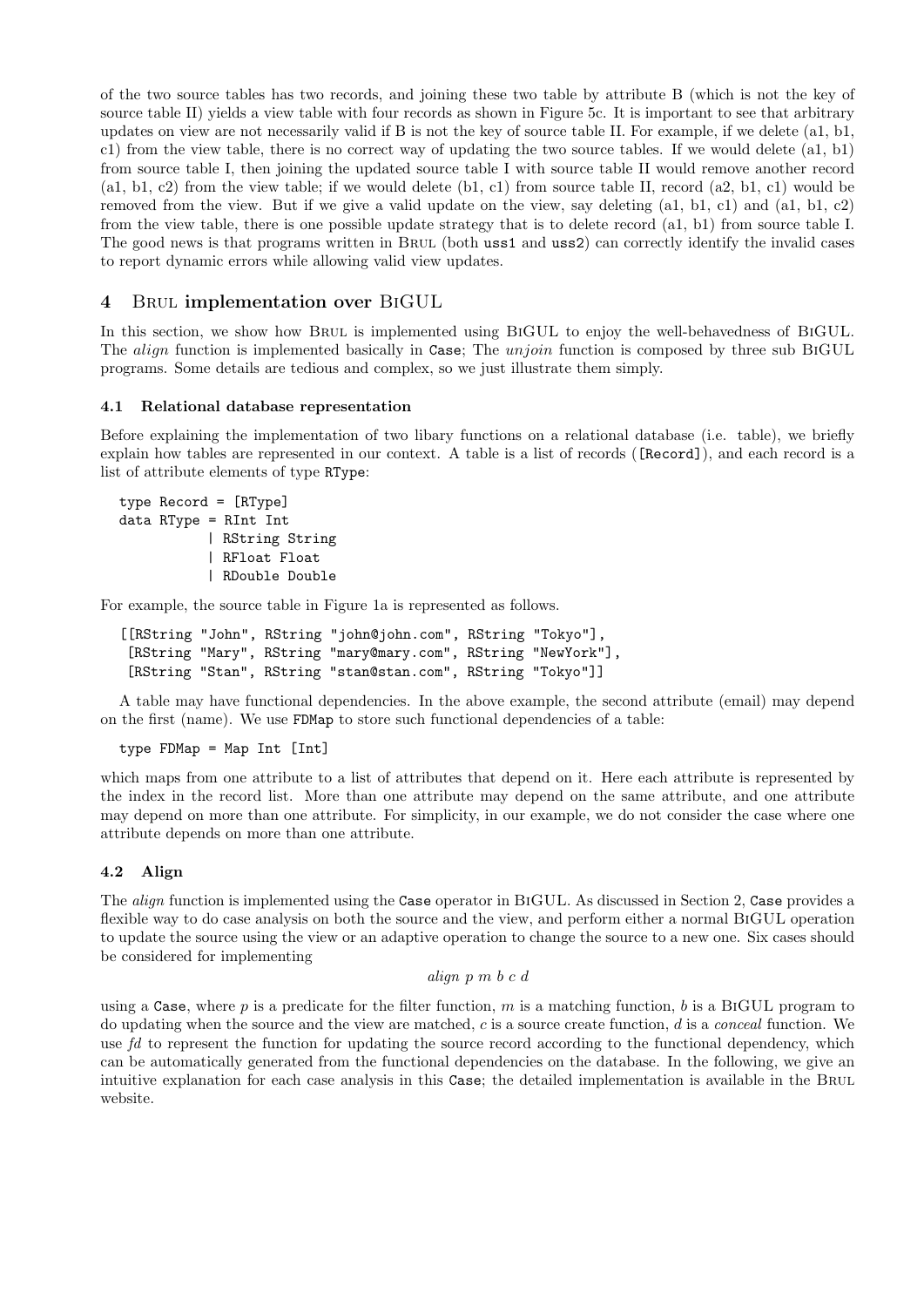

Figure 6: Implementation sketch for unjoin

- 1. When the view is empty and the source meets the requirement of functional dependences and there is no record in the source satisfying p, we keep the source and make no change. The condition for this case can be written in Haskell as \ss vv -> null vv && null (filter p ss) && map fd ss == ss.
- 2. When the view is empty but the source does not satisfy the condition in the first case, we perform an adaption, where we update each record of the source by function  $fd$  and conceal those updated records that satisfy the filter condition p. Note that according to the semantics of Case, the adapted source will be fed into this Case again to match other cases.
- 3. When the first record of the source does not satisfy the filter condition  $p$  and also does not meet the requirement of functional dependencies, the source is adapted by updating the first record using function fd. We will check the adapted record shall still not satisfy the filter condition  $p$ .
- 4. When the first record of the source does not satisfy the filter condition p but follows the functional dependency, we keep the first record and update the rest part of the source with current view by recursively calling the align function.
- 5. When the first record of the source satisfies p and matches with the first element of the view, we use the given function  $b$  to update the matched source record, and recursively update the rest part of the source with the rest of the view. The condition is:

```
\ss vs -> not (null (filter p ss)) && p (head ss)
      && not (null vs) && m (head ss) (head vs)
```
6. Otherwise, we do adaption on the source. In this case, both the source satisfying  $p$  and the view should not be empty. The first record of the view is used to find a corresponding element in the source according to the matching function m. If we find one, we move this record to the head of the source; otherwise, we use the create function  $v$  to create a new head record of the source based on the view record.

### 4.3 Unjoin

The second important library function is *unjoin* for describing how to update a pair of tables using its join view with three strategies. It is implementation by sequential composition of four bidirectional transformation:

```
unjoin :: DeleteFlag -> (s1 -> a) -> (s2 -> a) -> (v -> a) -> Brul ([s1], [s2]) [v]
unjoin flag fs1 fs2 fv = productUnGroup fs1 fs2 ;
                         unZip fs1 fs2 ;
                          alignWithsubUnjoin flag fs1 fv;
                          group fv
```
where f; g denotes composition of two BIGUL transformations f and g (i.e., (Compose g f)).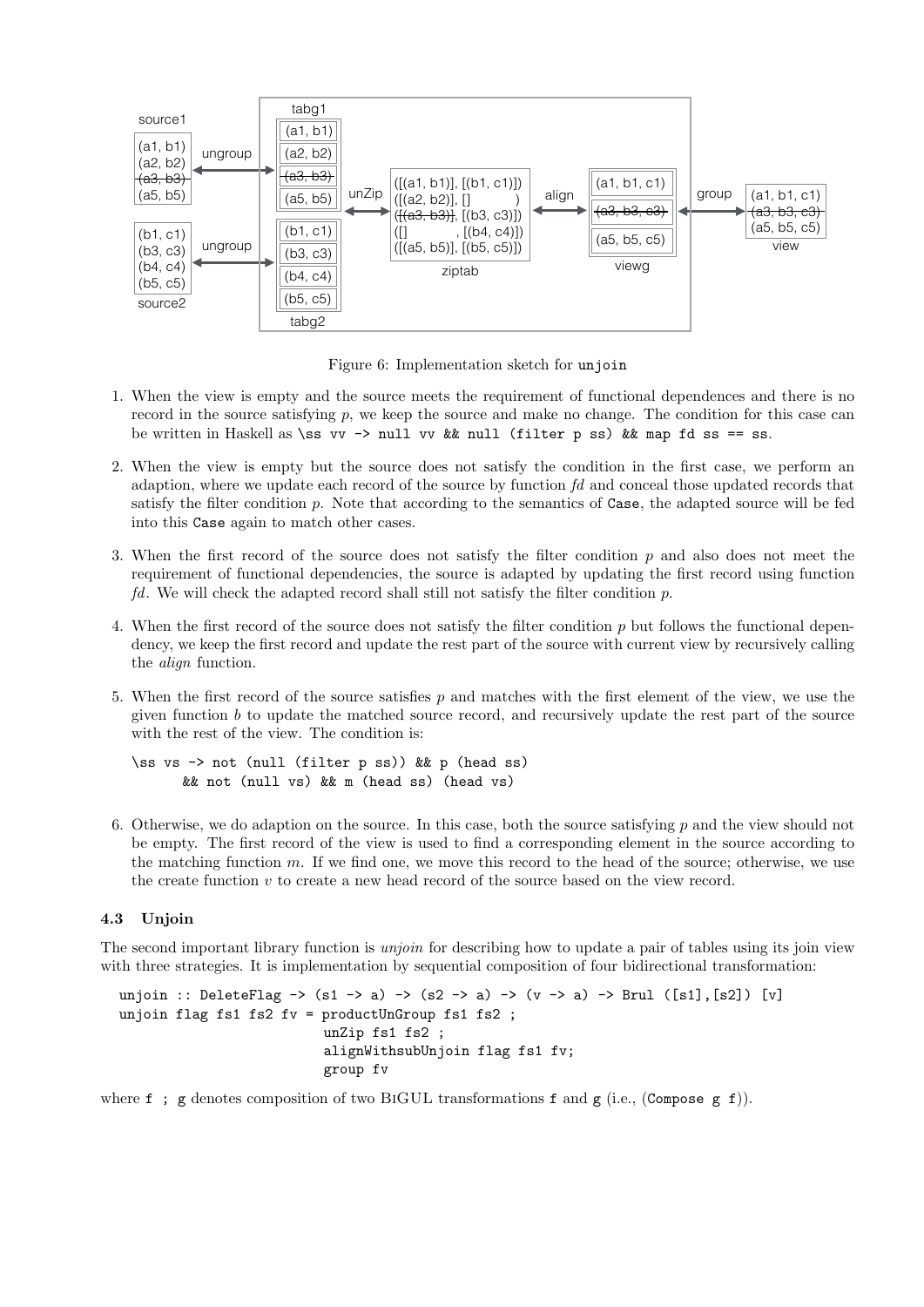The unjoin is mainly composed by four bidirectional transformations: group fv, alignWithsubUnjoin flag, unZip fs1 fs2 and productUnGroup fs1 fs2. As demonstrated in Figure 6, the basic idea to update the two sources (source1 and source2) using the view (view), is to use grouped view (viewg) to update the zipped table (ziptab) of two grouped sources (tabg1 and tabg2).

Rather than giving formal definitions for the above four bidirectional transformations in BiGUL, we explain their intuitive putback behavior through a concrete example. Recall the uss1 defined with unjoin in Section 3.2, where we have given the updated results for the sources and the view in Figure 4. Figure 6 shows how the update on the view is propagated to the two sources.

- As the first step from the view to the source, group fv updates the grouped view (viewg) with the updated view (view), resulting in deleting (a3,b3,c3) from viewg.
- In the second step, alignWithsubJoin flag fs1 fv aligns ziptab with viewg.  $([a1, b1], [b1, c1]])$  will be updated with  $[(a1, b1, c1)];$   $([(a5, b5)], [(b5, c5)])$  will be updated with  $[(a5, b5, c5)];$   $(a3,b3)$  will be deleted from  $([a3, b3)], [(b3, c3)]); ([a2, b2)], [1]$  and  $([1, [b4, c4)])$  will remain unchanged.
- In the third step, for each pair of ziptab, unZip fs1 fs2 putbacks its left/right part list (non-empty) to tabg1/tabg2, so tabg1 and tabg2 will be  $[[(a1, b1)], [(a2, b2)], [(a5, b5)]]$  and  $[[(b1, c1)], [(b3, c3)], [(b4, b2), (b4, b3)]$ c4)],  $[(b5, c5)]$ ].
- In the last step, productUnGroup fs1 fs2 ungroups tabg1 and tabg2 to get the new sources  $[(a1, b1), (a2,$ b2),  $(a5, b5)$ ] and  $[(b1, c1), (b3, c3), (b4, c4), (b5, c5)].$

To put it a bit more concretely, the important bidirectional transformations are implemented as follows. The group bidirectional transformation

group :: (s -> a) -> BiGUL [[s]] [s]

is bijective and can be easily implemented in BiGUL. Its dual ungroup can be defined using group. With ungroup, we can define productUnGroup, a product of two ungroup BiGUL programs that apply to different functions.

productUnGroup :: (s1 -> a) -> (s2 -> a) -> BiGUL ([s1],[s2]) ([[s1]],[[s2]]) productUnGroup f1 f2 = Prod (ungroup f1) (ungroup f2)

We omit the implementation of unZip. Bidirectional transformation alignWithsubUnjoin flag fs1 fv is implemented using align and another new bidirectional transformation subUnjoin. The filter condition for align is: not (null (fst s)) && not (null (snd s)), which means both parts of the source pair are non-empty. The match condition is: fs1 (head (fst s)) == fv (head v). Since both source and view elements are not null, the head function will always succeed. As we mentioned before, the results of alignment are three cases. For matched source and view elements, we use subUnjoin to synchronize them. For the unmatched view element, we create a proper source element and use subUnjoin to synchronize them. The most interesting one is the unmatched source case where the source pair will be updated by deleting either the first one, the second one or both according to the given flag. The subUnjoin is a kind of restricted unjoin. It requires that all shared field values of two source lists must be the same and both source lists must be non-empty. Since subUnjoin is only used in the matched and unmatched view cases of alignWithsubUnjoin, the requirement is satisfied automatically.

#### 5 Example

In this section, we use one typical example proposed in the relational lenses paper [3] to illustrate how to use our putback-based bidirectional transformation library Brul to write more expressive and powerful programs.

Suppose the source table shown in Figure 7 stores five music track records, and each record contains its Track name, release Date, Rating, Album, and the Quantity of this Album. There are also functional dependencies from Track to Date (denoted as  $Track \rightarrow Date$ ), Track to Rating (denoted as  $Track \rightarrow Rating$ ), and Album to Quantity (denoted as  $Album \rightarrow Quantum$ ). For example, the first two records have the same Date and Rating value since they have the same Track name, and the first and the third record have the same Quantity value since they have the same Album name even their Track names are different.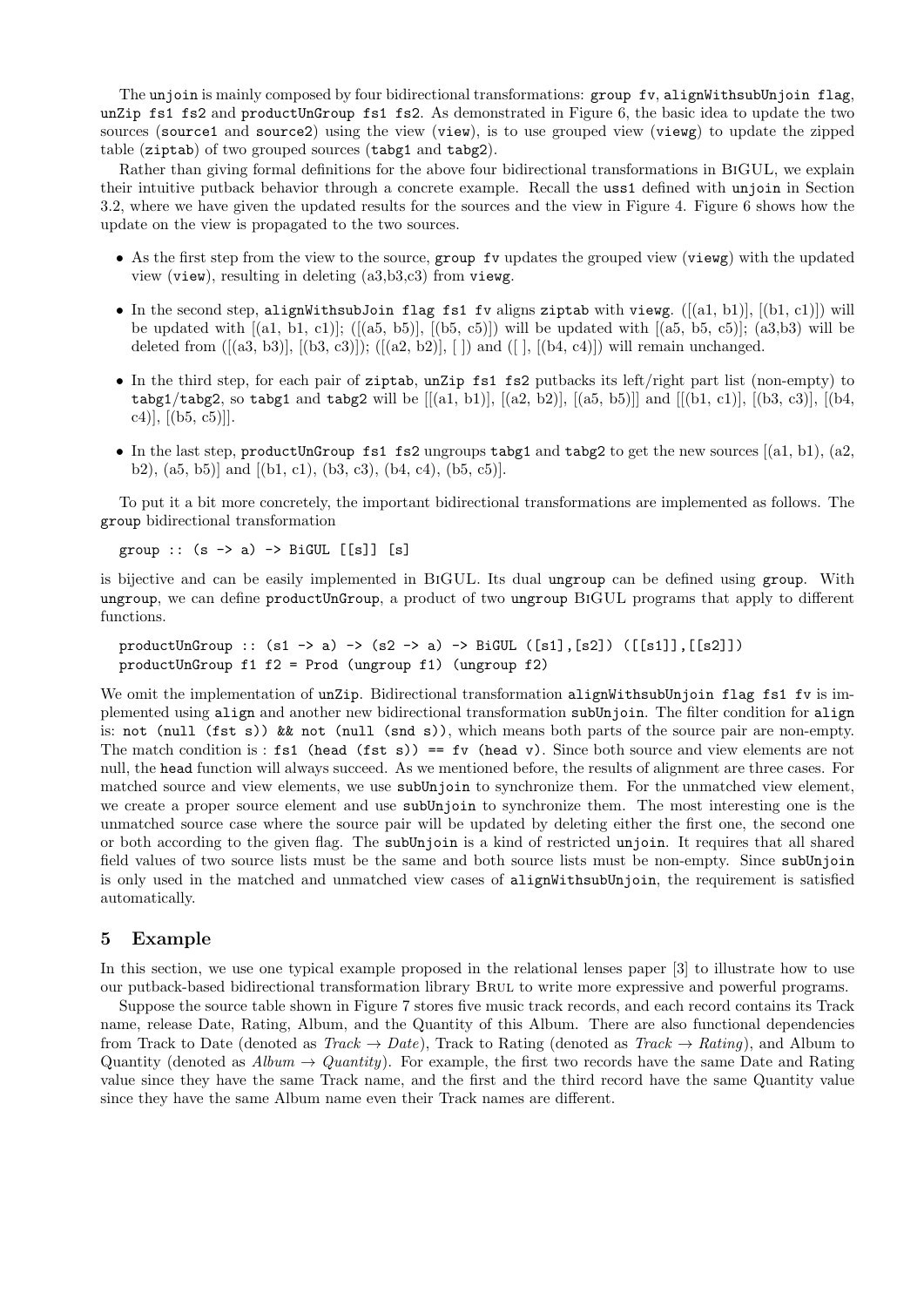| Track    | Date | Rating | Album  | Quantity |
|----------|------|--------|--------|----------|
| Lullaby  | 1989 | 3      | Galore | 2        |
| Lullaby  | 1989 | 3      | Show   |          |
| Lovesong | 1989 | 5      | Galore | 2        |
| Lovesong | 1989 | 5      | Paris  |          |
| Trust    | 1992 |        | Wish   | 5        |

Figure 7: Source table

| Track    | Rating | Album         | Quantity | Track    | Rating | Album          | Quantity |
|----------|--------|---------------|----------|----------|--------|----------------|----------|
| Lullaby  |        | $_{\rm Show}$ |          |          |        | Show           |          |
| Lovesong |        | Paris         |          | Lullaby  |        |                |          |
| Trust    |        | Wish          |          | Lovesong |        | Disintegration |          |

(a) View table

(b) Updated view table

Figure 8: View tables

The view table in Figure 8a consists of three records whose Quantity value is greater than 2 and whose Data is dropped. Suppose the view table is updated as shown in Figure 8b: the Rating of Track named Lullaby is raised to 4, the Quantity of Paris is updated to 7, and the record with Track name Trust is deleted.

In the following, we will show how to implement a putback-based bidirectional transformation program to synchronize the source table with the updated view table using our library functions based on BiGUL. Here, we use lists to simulate sets and represent tables and records for simplicity.

The function u1 shown in Figure 9a accepts an argument of type RType which is used as a default value to fill in the Date attribute when there is a new record inserted into the view and no records in the source have the same Track value. The program is implemented using the library function align, which aligns the part of the source list satisfying certain filter condition (line 3) with the view list by a matching condition (line 4). The filter function determines whether the Quantity is greater than 2. The Haskell expression  $r$ !! 4 retrieves the fifth value of a list. The matching condition states that a source record and a view record are matched if they share the same Track name and Album name.

When aligning, there are three cases:

- A source record is matched with a view record: we first use a rearrangement function (line 5-9) to rearrange the view from a four-element list  $(f, r, a, q)$  to a five-element list  $(f, r, a, q)$  with the second element marked as underscore. This rearrangement function reshapes the view to match the shape of the source. Then, the element in the source is Replaced by the corresponding element in the view by an update  $([d]t = Replace]]$  which means the t in the source record will be replaced by the t in the view record.
- A view record that has no matching source record: a new source record is created (line 10) with a default value d filled into the Date.
- A source record that has no matching view record: we simply delete this record by return Nothing.

The program can be executed bidirectionally either as a put function to update source by view, or as a get function that extracts a view from the source. Figure 10 shows the updated source table after executing the put direction of the program. The most interesting case is that even though the first record of the source table does not appear in the view, its Rating is updated from 3 to 4 according to the functional dependency since it has the same Track name as the second record.

The BRUL program written in Figure 9a only describes the *put* behavior, that is, how to align source and view records and update the source records, but in fact the get direction of this program implicitly also behaves as a SQL query:

select Track, Rating, Album, Quantity as v from s where Quantity > 2

Running get of the program will get the view shown in Figure 8b. This BRUL program expresses the same behavior as the example shown in the relational lenses paper for both get and put functions.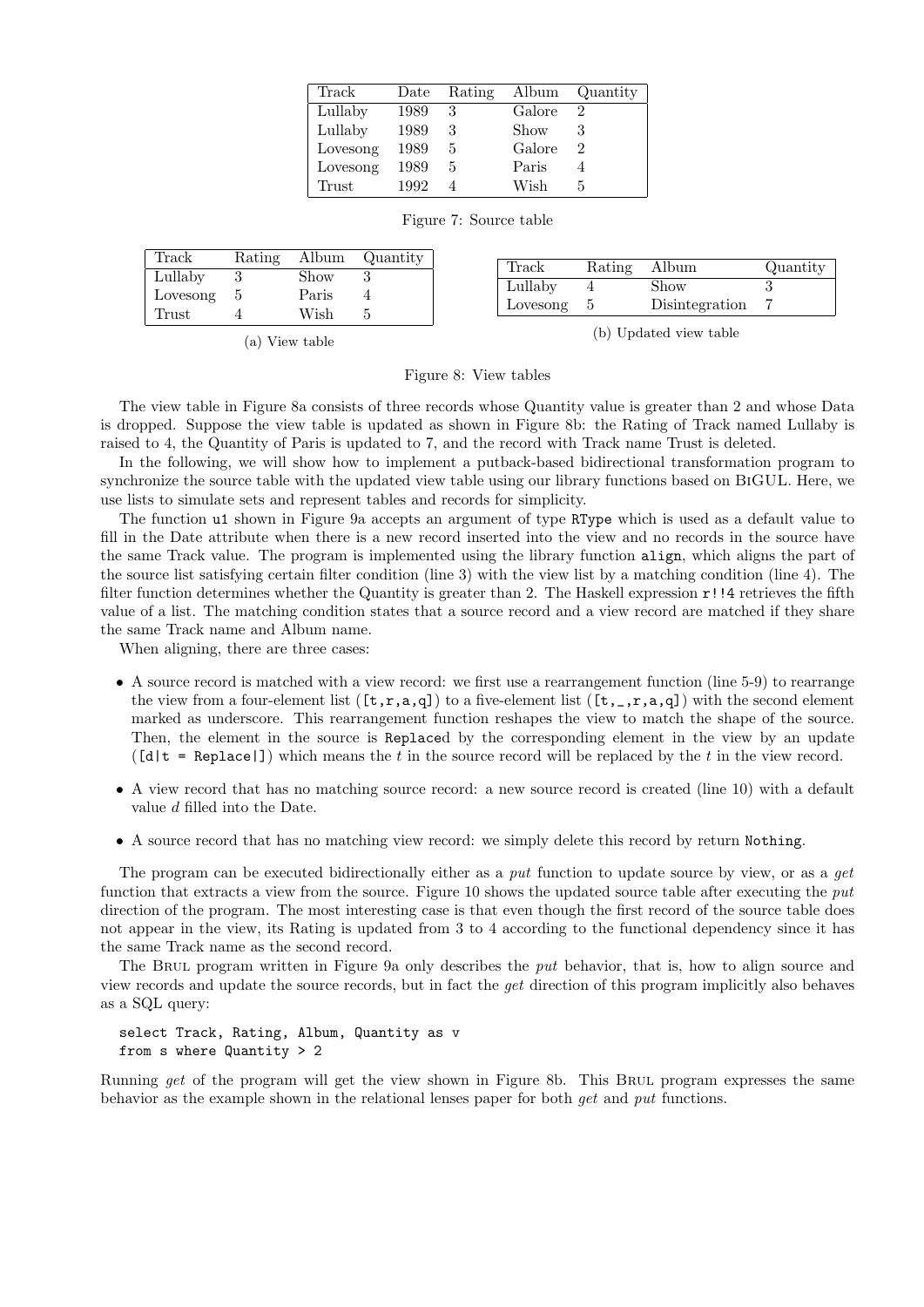```
u1 :: RType -> Brul [Record] [Record]
u1 d = a1ign
  (\rightharpoonup r : 4) > RInt 2)(\sqrt{s} \ v \rightarrow (s!!0 == v!!0)&&(s!!3 == v!!2)(RearrV
     [p|\setminus (t:r:a:q:[]) \rightarrow (t:-;r:a:q:[])[d|t = Replace; r = Replace;a = Replace; q = Replace])
  (\{(t):r:a:q:[]) \rightarrow (t:d:r:a:q:[]))(\rs -> Nothing)
```

```
u2 :: RType -> Brul [Record] [Record]
u2 d = align(\rightharpoonup r : 4) > RInt 2)(\sqrt{s} \ v \rightarrow (s!!0 == v!!0)&&(s!!3 == v!!2)(RearrV
     [p|\setminus (t:r:a:q:[]) \rightarrow (t:-:r:a:q:[])[d|t = Replace; r = Replace;a = Replace; q = Replace])
  (\{(t:r:a:q:[]) \rightarrow (t:d:r:a:q:[]))(\setminus (t:d:r:a:q:[]) \rightarrow (t:d:r:a:RInt 2:[]))
```
(a) Update program I

(b) Update program II

|  | Figure 9: Two program in BRUL |  |
|--|-------------------------------|--|
|  |                               |  |

| Track    | Date | Rating | Album          | Quantity |
|----------|------|--------|----------------|----------|
| Lullaby  | 1989 |        | Galore         |          |
| Lullaby  | 1989 |        | Show           | 3        |
| Lovesong | 1989 | 5      | Galore         |          |
| Lovesong | 1989 |        | Disintegration |          |
|          |      |        |                |          |

Figure 10: Updated Source I

While the *put* semantics of the selection combinator in relational lenses for unmatched source records is fixed to deletion that can be described using u1, we carefully design the interface of align that allows users to specify the update policy. Figure 9b gives another update program u2. Instead of deleting the unmatched source record (Trust, 1992, 4, Wish, 5), we update it by changing the Quantity to 2. This is also a valid update: (Trust, 1992, 4, Wish, 2) will not appear in the view when performing get, since it will fail the filter condition.

Moreover, we can use an environment to update the source as shown in Figure 11. The environment stores a mapping from Album name to Quantity of this Album. The function uSWithEnv tries to find the Quantity of the specific Album in the environment. If it succeeds, we update the Quantity of the source record by the value retrieved from the environment otherwise by 0. For example, if we update the source with an env that stores a mapping from "Wish" to 1, the Quantity of unmatched source record "Trust" will be updated to 1. Last but not least, align checks that those unmatched source records will not satisfy the filter function after updating to guarantee that those records will not appear in the view.

#### 6 Related Work

In relational databases, much research has been devoted to correct translation of updates on the view to updates on the source (the *view-update* problem) [1, 4]. To deal with different update strategies, Keller [11] classified different update translation algorithms for different update operations (i.e. replacement, insertion, and deletion) with the view that is computed using either selection, projection, join or a combination of these three operations, and suggested using a dialog to ask the user to choose a proper update translation algorithm where there exists more than one update translation algorithm for a given view and update operations on the view. In this paper, we show that Brul provides a concise way to specify and choose update translations.

Bidirectional transformations [6] originate from the *view-update* problem in relational databases, and many bidirectional languages [6, 2, 8, 9, 15, 16, 10, 7] have been proposed. Among them are a series of bidirectional languages called lenses; they are basically get-based in the sense that they provide a set of combinators that are intended to describe the get direction of bidirectional transformations. One problem with this get-based approach is that there often exist many puts for a given get and there is no way to choose a suitable put just by writing a good get and the get-based approach only provides one possible put as the default that may not satisfy the user's need.

The putback-based approach [5] opens a new research direction to resolve this problem for bidirectional transformations, and several putback-based bidirectional programming languages have been proposed to handle different kinds of data: PUTLENSES [17] defines a set of bidirectional combinators that support *putback* style bidirectional programming. BiFluX [18] is a bidirectional functional update language for XML data; with BiFluX, the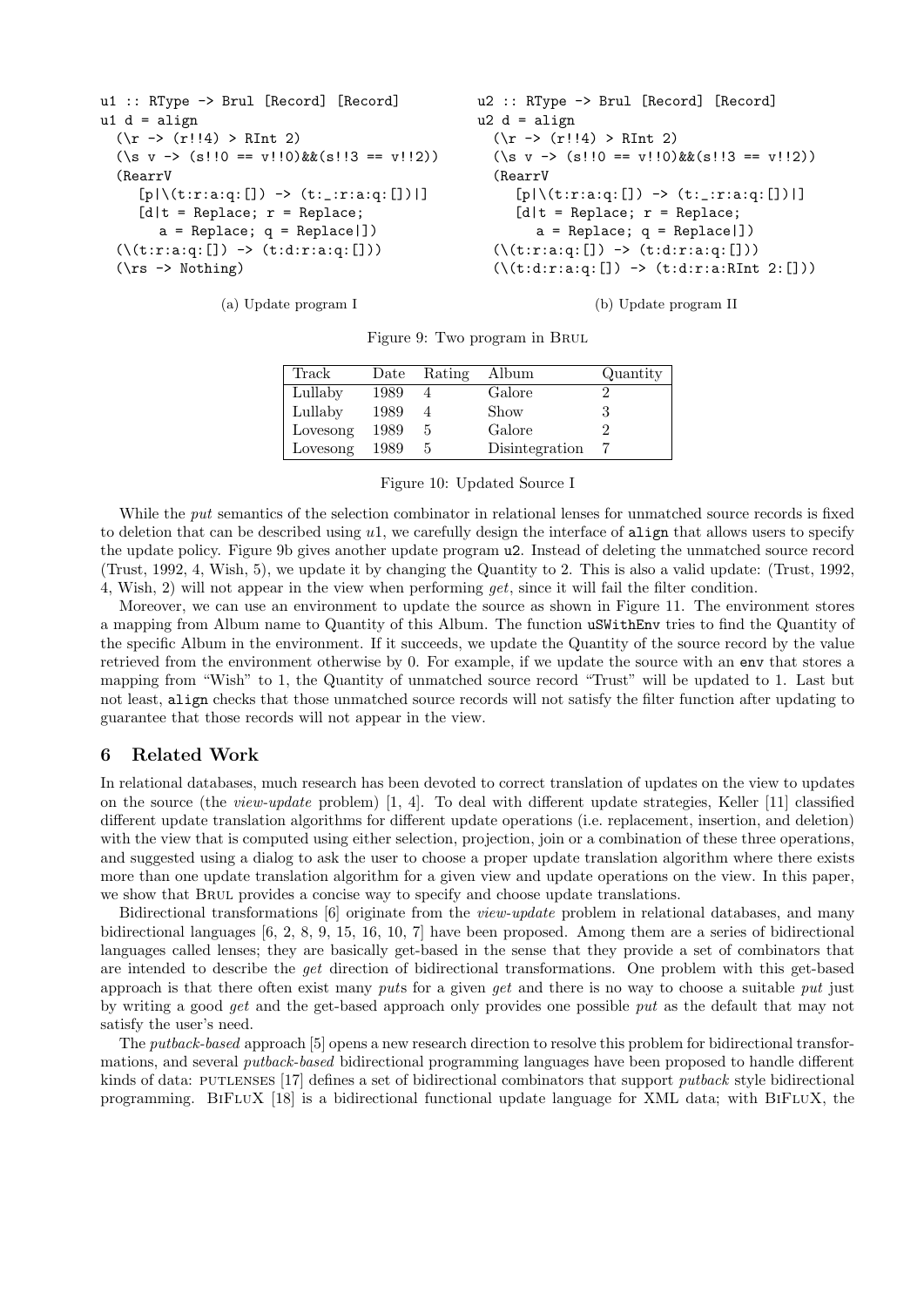```
u3 :: Env -> RType -> Brul [Record] [Record]
u3 env d = \text{align}(\rightharpoonup r : 4) > RInt 2)(\sqrt{s} \ v \rightarrow (s!!0 == v!!0) \&(s!!3 == v!!2))(Rearrv
     [p|\setminus (t:r:a:q:[]) \rightarrow (t:-;r:a:q:[])[d|t = Replace; r = Replace;a = Replace; q = Replace[](\{(t:r:a:q:[]) \rightarrow (t:d:r:a:q:[]))(\rs -> uSWithEnv rs env)
                                                    Type Env = Map RType RType
                                                    uSWithEnv :: Record -> Env -> Maybe Record
                                                    uSWithEnv r env =
                                                      case Map.lookup (r!!3) env of
                                                        Just q -> Just $ uRecord 4 q r
                                                        Nothing -> Just $ uRecord 4 (RInt 0) r
                                                    uRecord :: Int -> RType -> Record -> Record
                                                    uRecord 0 \text{ v } (x:xs) = v:xsuRecord i v (x:xs) = x : uRecord (i-1) v xs
```

| Track    | Date | Rating | Album          | Quantity |
|----------|------|--------|----------------|----------|
| Lullaby  | 1989 |        | Galore         |          |
| Lullaby  | 1989 |        | Show           | 3        |
| Lovesong | 1989 | 5.     | Galore         |          |
| Lovesong | 1989 | 5      | Disintegration |          |
| Trust    | 1992 |        | Wish           |          |

Figure 11: Update program III

Figure 12: Updated Source II

programmer can describe the putback function explicitly and the system derives a unique get function for free. BiYacc [20] lets the programmer write simple production-like rules which in fact describe how to update the concrete syntax tree using the abstract syntax tree as a "reflective" printer. Finally, BiGUL [12] was designed to serve as the foundation for higher-level putback-based bidirectional programming languages; BiGUL is designed to be concise yet powerful, and its well-behavedness has been fully verified in the dependently typed programming language AGDA [14], guaranteeing that any program written in BIGUL is well-behaved.

BRUL follows the *putback-based* approach, and it removes the ambiguity of *put* function by providing operations that let the user write update translations explicitly. Our careful design of the Brul library not only offers flexibility, but also guarantees that any put program written in BRUL has a unique forward get semantics that forms a well-behaved bidirectional transformation with this put. We also extend put with parameters to allow the user to update the source by an environment.

## 7 Conclusion

We implemented a library BRUL for writing bidirectional programs on relational databases, offering programmers the ability to specify flexible update policies. The programmers write put programs that describe how to use a view table to update a source table; corresponding get programs — queries that extract data from a source table to construct a view table — are then automatically derived. Brul is implemented on top of the putback-based bidirectional programming language BIGUL which is formalized in AGDA, and hence all programs written with Brul are guaranteed to be well-behaved. We also explore the expressiveness of putback-based bidirectional programming by adding parameters to the put function to write more interesting examples, i.e. using a third environment when updating the source table. For future work, we plan to investigate how to write the putback behavior for aggregate functions (average, maximum, etc.), which are also frequently used in relational databases.

## Acknowledgments

We thank Jeremy Gibbons for carefully reading through our draft and giving plenty of suggestions, Zirun Zhu for helping with the intensive revision before the submission deadline, and all the reviewers for giving useful comments. This work was partially supported by the Japan Society for the Promotion of Science (JSPS) Grantin-Aid for Scientific Research (A) No. 25240009.